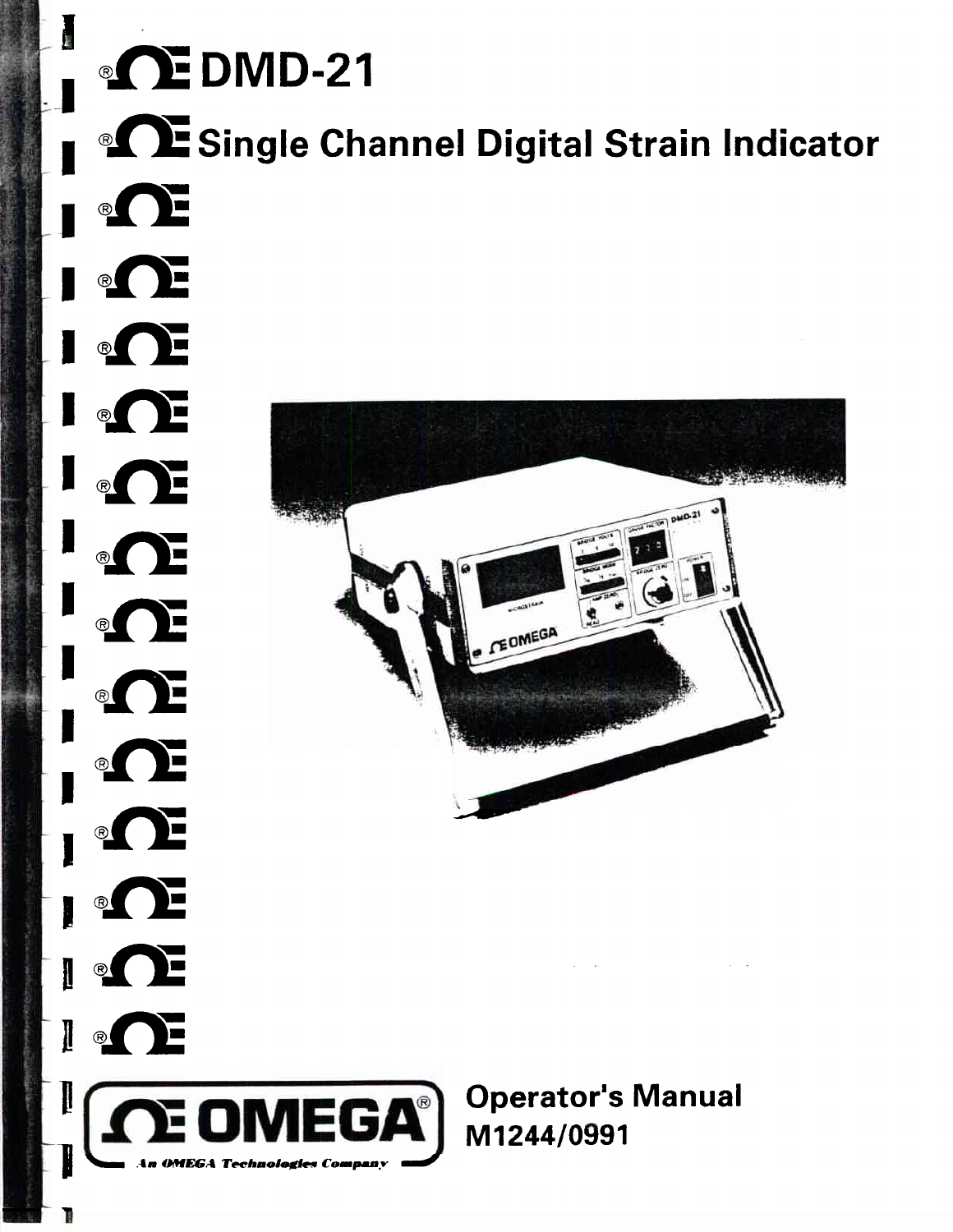### TABLE OF CONTENTS

 $\mathbf{L}$ 

 $\mathbf{L}$ 

 $\mathbf{I}$ 

 $\mathbf{I}$ 

 $\mathbf{I}$ 

 $\mathbf{I}$ 

 $\blacksquare$ 

 $\blacksquare$ 

1

11

11

11

11

11

11

11

11

t s

### DMD-21

### SINGLE CHANNEL DIGITAL STRAIN INDICATOR

| <b>SECTION</b>                                        | <b>PAGE</b>       |
|-------------------------------------------------------|-------------------|
| SECTION 1 GENERAL DESCRIPTION                         | 1                 |
| SECTION 2<br><b>UNPACKING</b>                         | $\overline{2}$    |
| SECTION 3 PARTS OF THE DMD-21                         | $\overline{2}$    |
| 3.1 Front of the DMD-21                               | $\overline{2}$    |
| 3.2 Rear of the DMD-21                                | 4                 |
| SECTION 4<br>WIRING                                   | 5                 |
| 4.1 Full bridge configuration                         | 5                 |
| 4.2 Half bridge configuration                         | 5                 |
| 4.3 Quarter bridge configuration                      | 6                 |
| 4.4 Other configurations                              | 6                 |
| 4.5 Internal circuit                                  | $\overline{7}$    |
| SECTION 5 OPERATION                                   | 8                 |
| 5.1 Introduction to operation                         | 8                 |
| 5.2 Procedure to use the DMD-21                       | 11                |
| SECTION 6<br>RECHARGEABLE BATTERIES REPLACEMENT       | 11                |
| SECTION 7<br><b>ACCESSORIES</b>                       | 11                |
| SECTION 8<br>SPECIFICATIONS                           | $12 \overline{ }$ |
| <b>SECTION 9</b><br>BRIDGE MODE & GAGE FACTOR SETTING | 13                |

i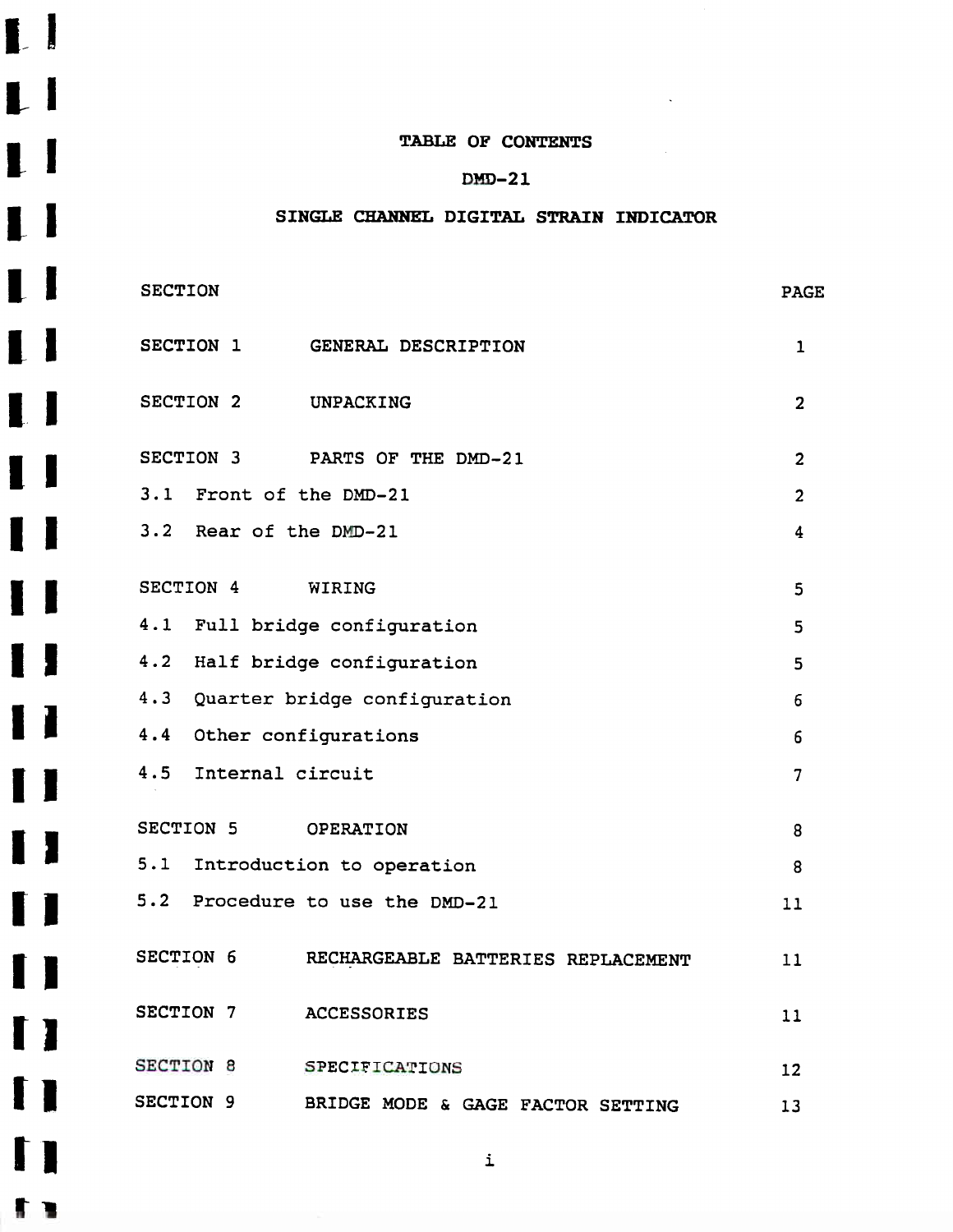# WARRANTY

**triacs. These include contact points, fuses, and warrants outside of OMEGA 's control. Components which wear or which are damaged by misuse are not**  current, heat, moisture or vibration; improper specification; misapplication; misuse or other operating conditio **itally integrately open prioric or withermoductive preserver.** This WARRANTY is VOID if the unit shows evident of having boen tampered with or shows evidence of being damaged as a result of excessive corrosion; restative Customer in a the factor of the factor of the Customer Service Department will issue an Authorized Return (AR) number **immediately** upon phone or **written request. Upon examination by OMEGA, if the unit is found to be defect rt?ceive maximum coverage on each product. If the unit should malfunction, it must be returr customers**  ( **period to tho normal one (1) year product warranty to cover handling and shipping time. This ensures that**  *for a period of 13 months from date of purchase. OMEGA Warranty adds an additional one (1) month grages are not a property of a period of 13 month grages are not a period of 13 month grages are not a period of 13 month g* **serv OMEGA warrants this unit to be free of defects in materials and workmanship and to give satisfactory**

**brench. by such indirect, incidental, special or consequential, which the purchaser may experience as a result of the installati or use of the product. The buyer 's sole remedy for any breach of this agreement by OMEGA ENGINEERIN INC. or any breach of any Warranty by OMEGA ENGINEERING, INC. shall not exceed the purchase pri paid by the purchaser to OMEGA ENGINEERING, INC. for the unit or units or equipment directly affect ENGINEERING, INC. is not responsible for any damages or losses caused to other equipment, whether dire-OME< but not limited to the implied warranties of merchantability and of fitness for a particular purpose,**  There are no warranties except as stated herein. There are no other warranties, expressed or implied, includ

**in the manual** iability for any damages that result from the use of the products in accordance with the information containst **assun-ENGINEERING, INC. neither assumes responsibility for any omissions or errors that may appear nor Every precaution for accuracy has been taken in the preparation of this manual, however, OMEC**

# RETURN REQUESTS/INQUIRIES

**203-359-7607, FAX: 1-800-622-2378, FAX: 203-359-7811; International: 203-359-166 toll fret? in the USA: Call**  Direct all warranty and repair requests/inquiries to the OMEGA ENGINEERING Customer Service Departme

The assigned AR number should then be marked on the outside of the return package and **correspondonce.** NUMBER FROM OUR CUSTOMER SERVICE DEPARTMENT (IN ORDER TO AVOID PROCESSING DELAY **(1 BEFORE RETURNING ANY PRODUCT(S) TO OMEGA, YOU MUST OBTAIN AN AUTHORIZED RETURN** 

FOR **WARRANTY** RETURNS, please have the **following information available BEFORE contacting OMEGA:**

**P-0. number under which the product 1. was PURCHASED,**

**START AND START AND START AND START** 

医心室下的 医皮肤病 医神经病 医血管性 医心理学

- **wirrranty, and under Model and serial number of the product 2.**
- **product. you are having with the problems Repair instructions and/or specific 3.**

### FOR **NON-WARRANTY** REPAIRS OR CALIBRATIC

contacting OMEGA: **charg consult OMEGA for current repair/calibration Have the following information available BEFO**

- Your **P.O. number to cover the COST of 1. the repair/calibration,**
- **Model and serial number of product,**
- **3': Repair instructions and/or specific problems you are having with the product.**

**get the latest 111 technology and engineering. Polk is to make running changes, not model changes, whenever an improvement is possible. That way our custom OMEGA's** 

t

**OMEGA** is a registered trademark of OMEGA ENGINEERING, INC.

**Ir in any manner, cjither wholly or in** pan for any **purpose whatsoever without written permission from OMEGA ENGINEERING, @** Copyright 1991 OMEGA ENGINEERING, INC. All rights reserved including illustrations. Nothing in this manual may be reproductions.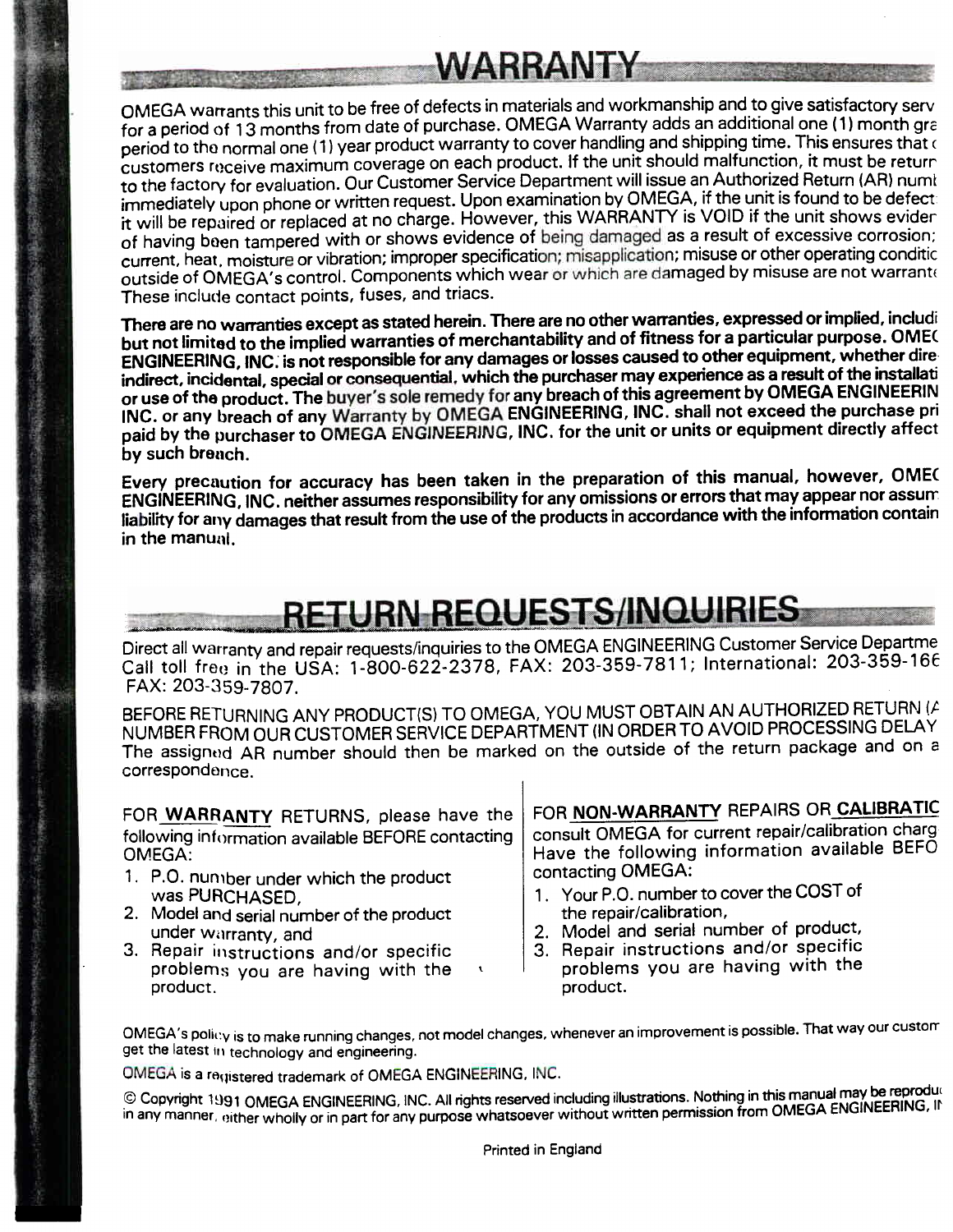### SECTION 1 GENERAL DESCRIPTION

accommodated by setting the gage factors outside this ranger to 2.00 and calculating the strain (see Section 4). A Precision **Two-State** Zero Adjustment is provided ensuring ease of zero setting<br>cogether with ease of re-setting for subsequent tests. An analog output is provided on the rear panci for connection to a recorder. Refer to Figure 3-2 in Section 3.2. to be encountered in use, but gage factors outside this range The reservation on the 42 digit display. The fr directly in microstrains on the 4<sup>1</sup> digit display. The front<br>panel gage factor dial covers the range of gage factors likely ised for  $\frac{1}{4}$ ,  $\frac{1}{2}$ , or full bridge inputs. Readings are given<br>directly in microstrains on the 41 digit display. The function is a single input meter which may ,  $\frac{1}{2}$ , or 23OVAC, used for either 115VAC or **The OMEGA DMD-21 Digital Strain Indicator, which openates** 

with an Amp Zero/Read Switch.<br>vith an Amp Zero/Read Switch Amplifier Zero Control is situated on the front panel toget. an an selected by push-button operation on the front panel. ence the Bridge Victoria of the area in the source<br>supplying 2V, 5V or 10VDC. Bridge Voltage And Bridge Mode are<br>selected by push-button operation on the front panel The bridge circuits are energized from an internal cov

to turn off the DMD-21 while recharging the batteries (charging time is 6 hours). Once the batteries are fully charged, they last for up to 40 hours before they need to be recharged again. Inside the DMD-21 are two (2)  $8.4$  Volt, 1.2AH Ni-Cad batterie which allow the user to have a portable unit. It is advisable

The handle on the DND-21 doubles as a multi-position bench state. Press both buttons on the sides of the handle to change the angle of the stand.



'igure 1-1 shows the DMD-21 Digital Strain Indicator.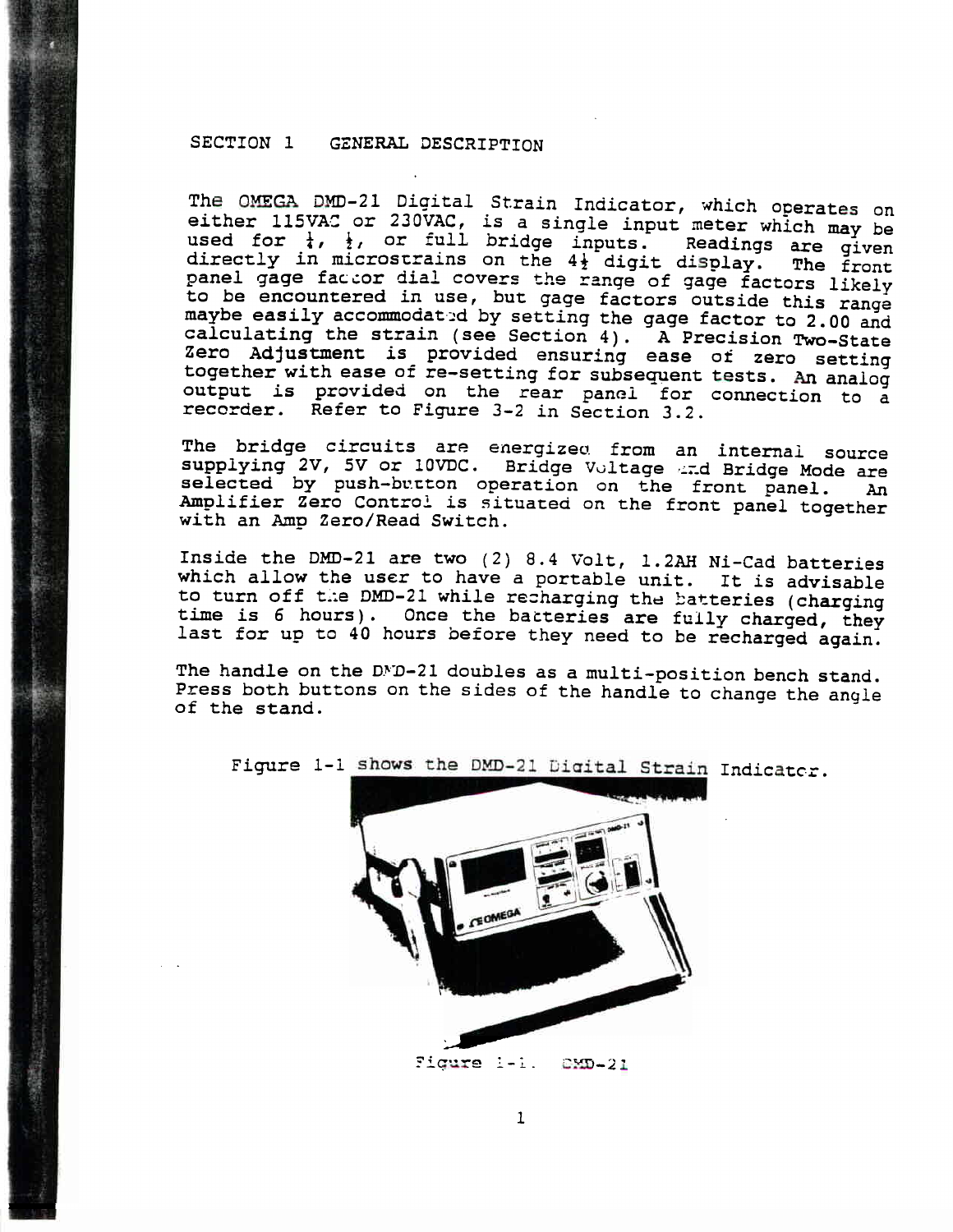SECTION 2 UNPACKING

Remove the Packing List and verify that all equipment has been received. If there are any questions about the shipment, please call the OMEGA Customer Service Department at l-800-622-2378 or (203) 359-1660.

Upon receipt of shipment, inspect the container and equipment for any signs of damage. Take particular note of any evidence of rough handling in transit. Immediately report any damage to the shipping agent.

#### NOTE

The carrier will not honor any claims unless all shipping material is saved for their examination. After examining and removing contents, **save** packing material and carton in the event reshipment is necessary.

Make sure the following items are in the shipping box.

| Description<br>Qty |  |
|--------------------|--|
|--------------------|--|

| DMD-21 Digital Strain Indicator      |  |
|--------------------------------------|--|
| (including integral battery pack and |  |
| recharger)                           |  |
| Power Cord                           |  |
| Operator's Manual                    |  |

SECTION 3 PARTS OF THE DMD-21

3.1 FRONT OF THE DMD-21

Figure 3-1 shows the front of the DMD-21. Following the figure is a description of each part of the strain indicator.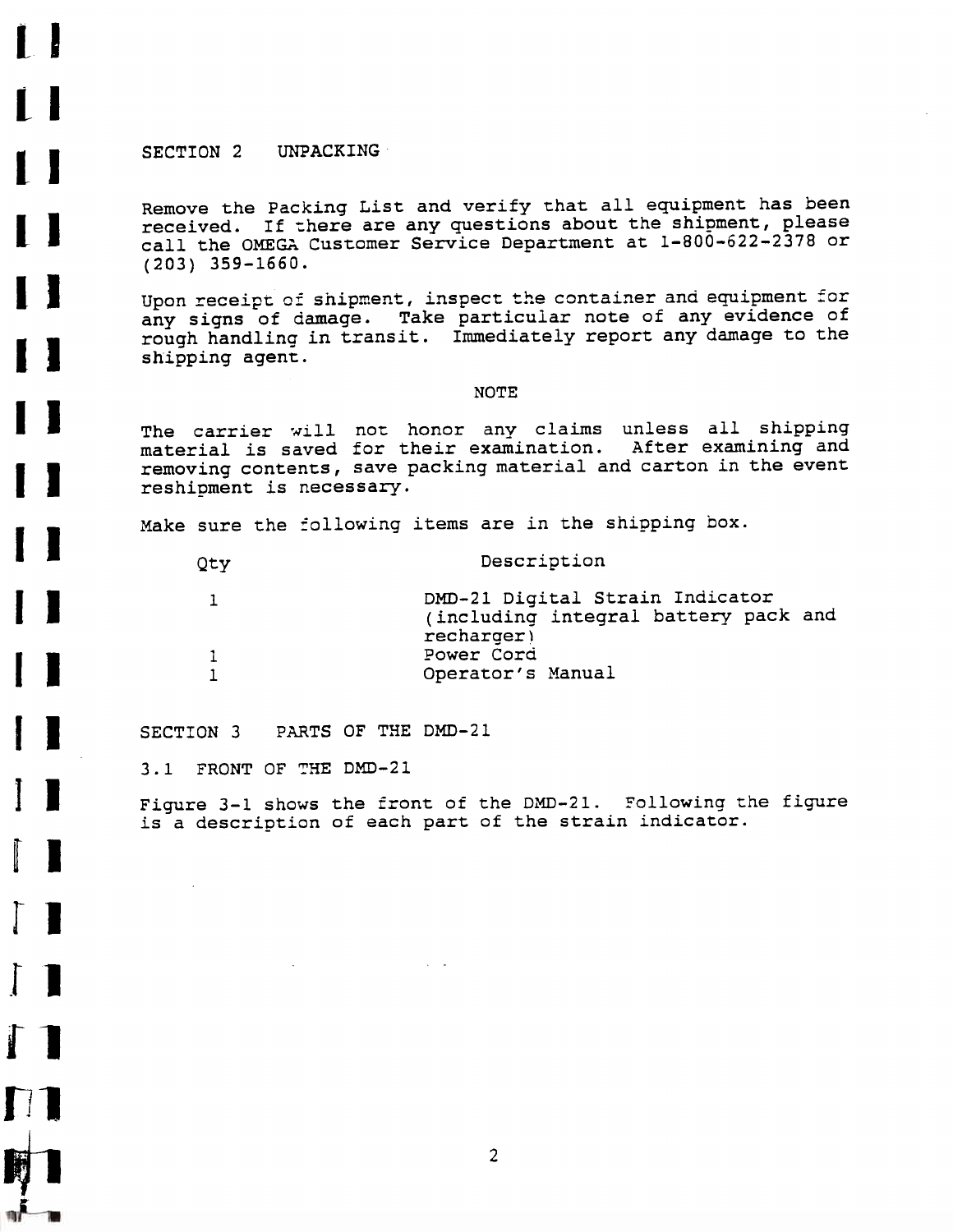

Figure 3-l. Front of the DMD-21

| KEY              | DESCRIPTION                                                                                         |
|------------------|-----------------------------------------------------------------------------------------------------|
| $\mathbf{1}$     | Main Power Switch. A small LED lit<br>indicates that power is on.                                   |
| 2                | Bridge Zero fine adjusting knob. The<br>outer ring knob locks setting.                              |
| 3                | Amp Zero Control Screw.                                                                             |
| $\boldsymbol{4}$ | Amp Zero Switch switchable to either<br>Amp Zero or Read.                                           |
| 5                | Bridge Mode pushbuttons setting to either<br>$\frac{1}{4}$ , $\frac{1}{2}$ , or full configuration. |
| 6                | Bridge Volts pushbuttons setting to either<br>2, 5 or 10 volts.                                     |
| 7                | Gage Factor Number; Value set by user (from<br>1.00 to 2.99 in 0.01 steps).                         |
| 8                | LCD Display $(4\frac{1}{2}$ digits).                                                                |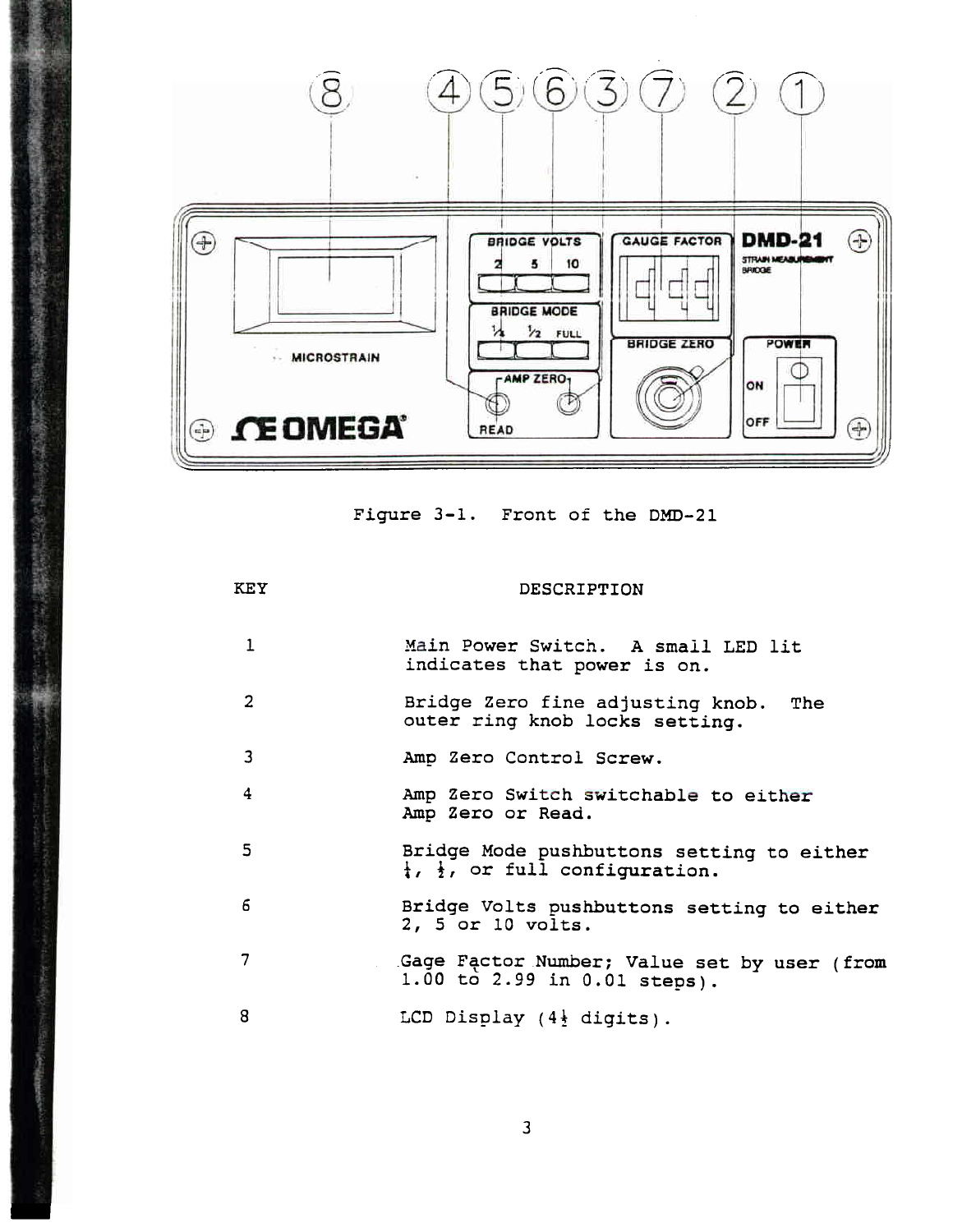#### REAR OF THE DMD-21 **3.2**

 $\mathbf{L}$ 

 $\mathbf{L}$ 

 $\mathbf{I}$ 

 $\mathbf{I}$ 

1 I

1

1

1

 $\mathbf I$ 

 $\begin{bmatrix} 1 \end{bmatrix}$ 

 $\begin{bmatrix} 1 \end{bmatrix}$ 

Figure 3-2 show is a descriptio the rear of the DMD-21. Following the figu of each part of the strain indica



Figure 3-2. Rear of the DMD-21

| <b>KEY</b> | DESCRIPTION                              |
|------------|------------------------------------------|
|            | Fuse (500mA anti-surge type)             |
| 2          | Voltage Selector Switch (115V/230V)      |
| ٦          | Analog Output Connector (BNC Connection) |
| 4          | Bridge Balance                           |
| 5          | Interface Connector for strain gages     |
| 6          | Power Cord Socket                        |

4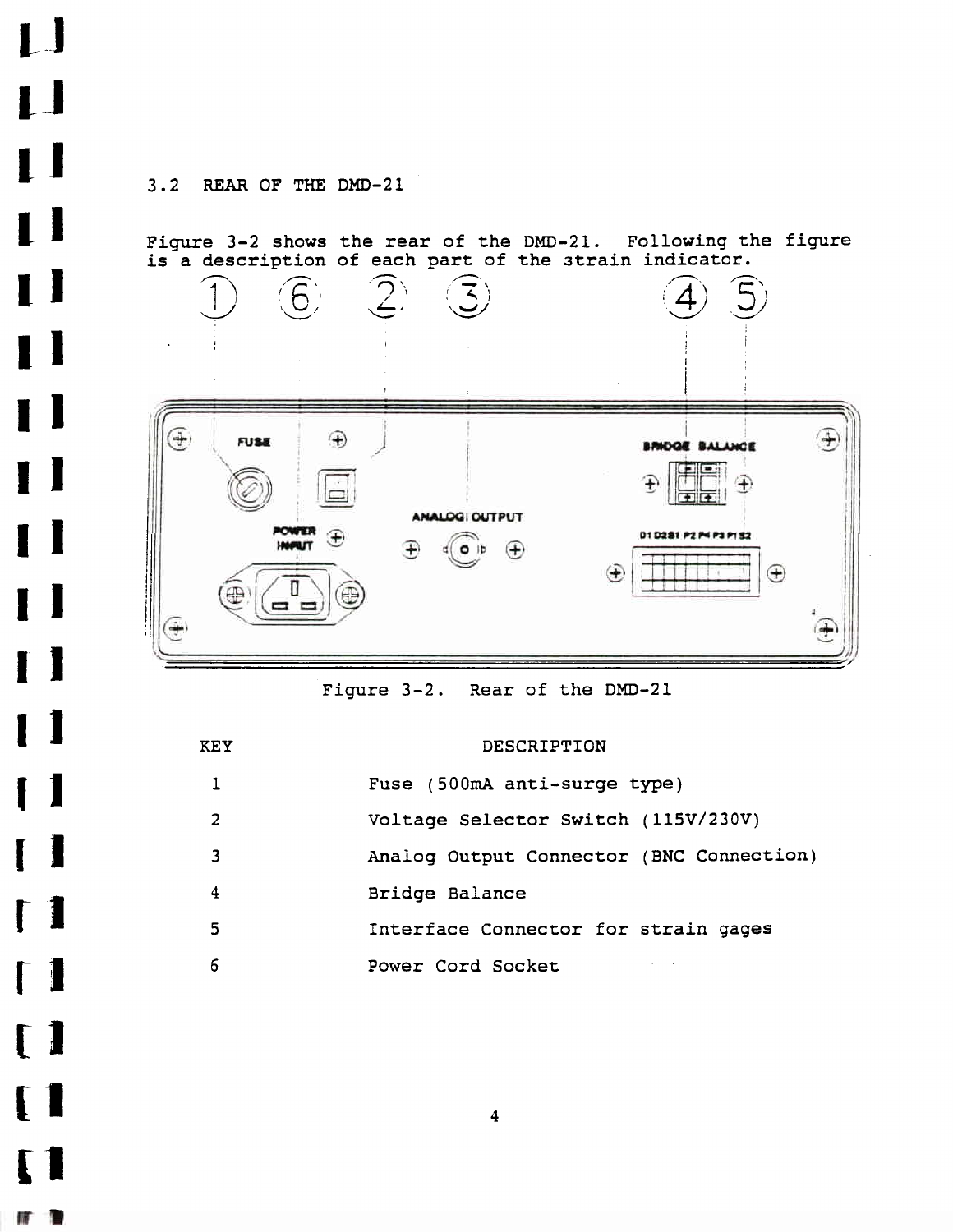### SECTION 4 WIRING

'.

- Make sure the Voltage Selector Switch (Figure 3-2, #2) is set to the appropriate voltage for your country. 1.
- Connect the strain gages to be measured to the terminals at the rear of the instrument as shown in Figures 4-l through **4-5** and as described below. 2.
- 4.1 FULL BRIDGE CONFIGURATI

Negative Signal to Sl Positive Signal to S2 No connections to P3 and P4 Minimum gage resistance is 120 ohms Positive Supply to Pl Negative Supply to P2



#### HALF BRIDGE CONFIGURATION 4.2

Jumper P1 to P3 and P2 to Minimum gage resistance is 80 ohms Strain Gage junction to Sl Positive Supply to Pl Negative Supply to P2



*FIGURE 4-2 HALF BRIDGE*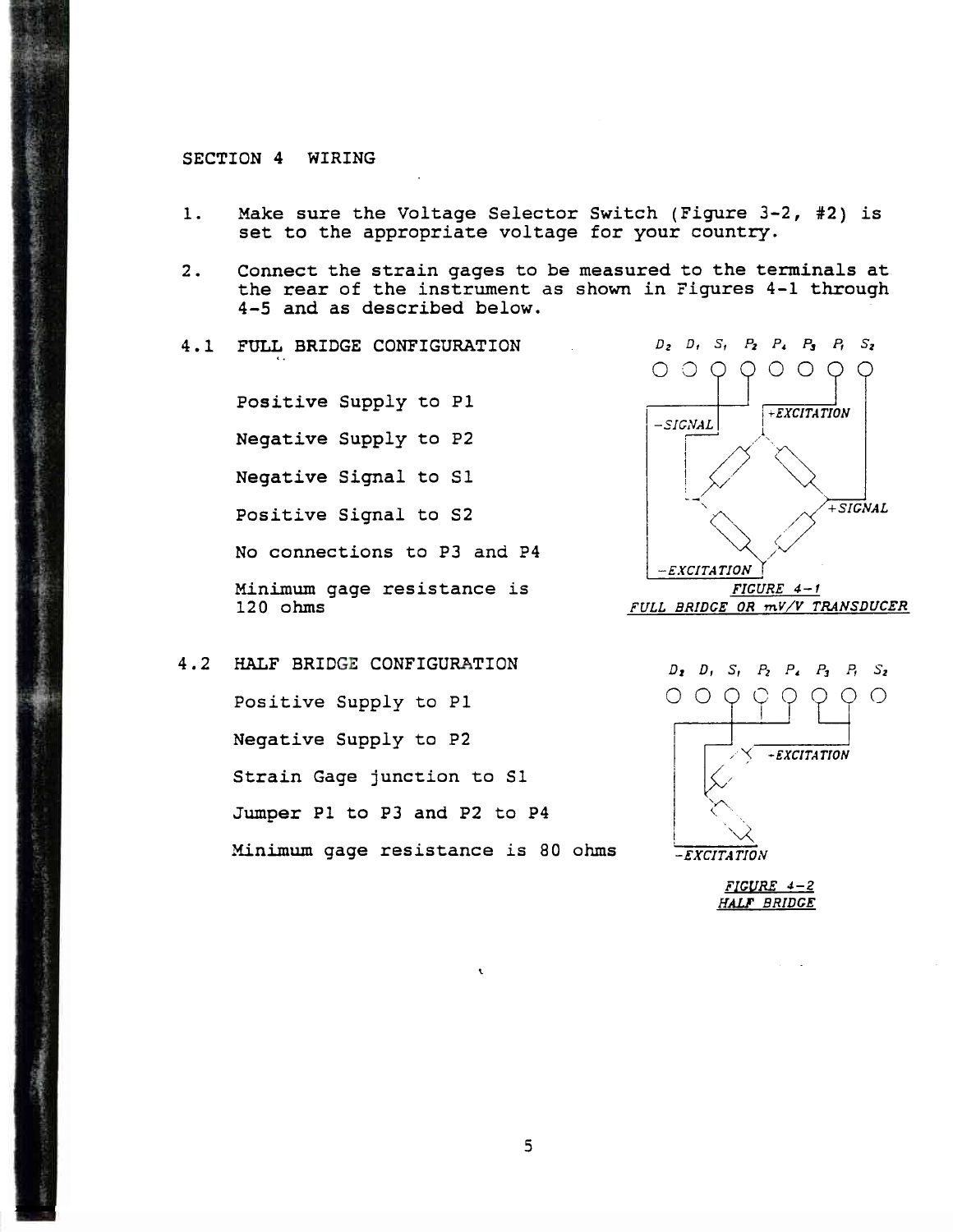Dl for 120 ohm **gages** *or* Use D2 for 350 ohm gages Jumper Pl to P Jumper P2 to P4 Strain Gage terminal 2 to D1 or D3 Strain Gage terminal 2 to Sl Strain Gage terminal 1 to Pl **4. 3** QUARTER BRIDGE CONFIGURATION (Single **gage,** three-wire connection)





4.4 OTHER CONFIGURATIONS

 $\blacksquare$ 

▌ 』

 $\blacksquare$ 

 $\blacksquare$ 

I

1

Sl to D2 for 350 ohm gages. Sl to Dl for 120 ohm gages. Jumper Refer to Figures 4-4 and 4-5. and P2. Jumper P1 to P3 and P2 to P4 on the rear panel. Jumper Pl and Sl and the external resistor between Sl  $(R1)$ . In this case, connect the active  $g$ between terminals For other resistance values, use the half bridge arrangement with an external resistor



Figure 4-4. Two-Wire Quarter Brid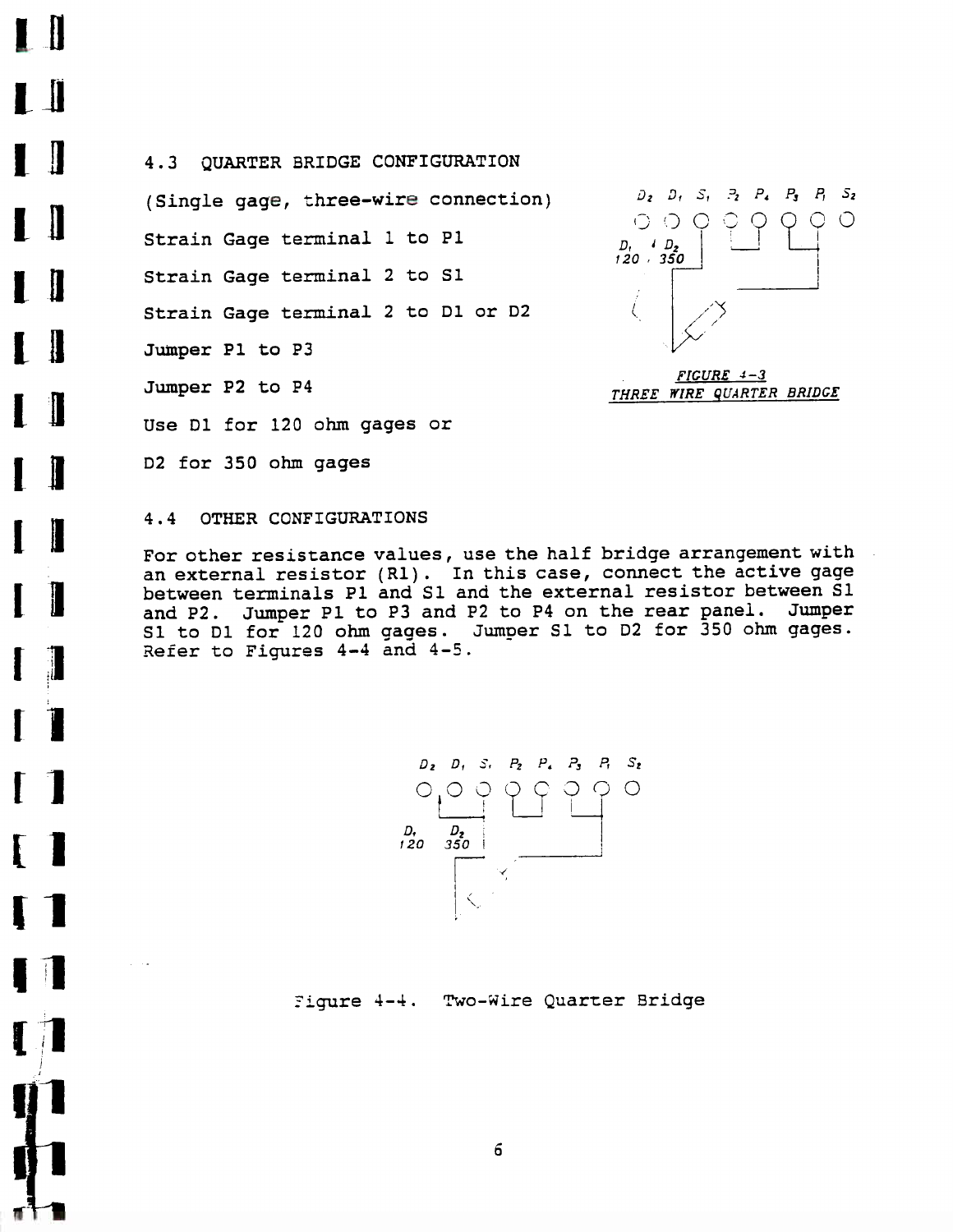

Figure 4-5. Quarter Bridge other than 120 ohms or 350 ohms

D2 = 350 ohm,  $\frac{1}{4}$  Bridge Completion Resist Dl = 120 ohm,  $\frac{1}{4}$  Bridge Completion Resist  $P4 = \frac{1}{2}$  Bridge Completion Resist  $P3 = \frac{1}{2}$  Bridge Completion Resist Sl = - Signal  $S2 = + S$ igna  $P2 = -$  Excitatio  $P1 = +$  Excitatio INTERNAL CIRCUIT 4.5

 $\omega = \omega$ 

 $D_2$   $D_3$   $S_1$   $P_2$   $P_4$   $P_3$   $P_1$   $S_2$ 350

Figure 4-6. Internal Circuit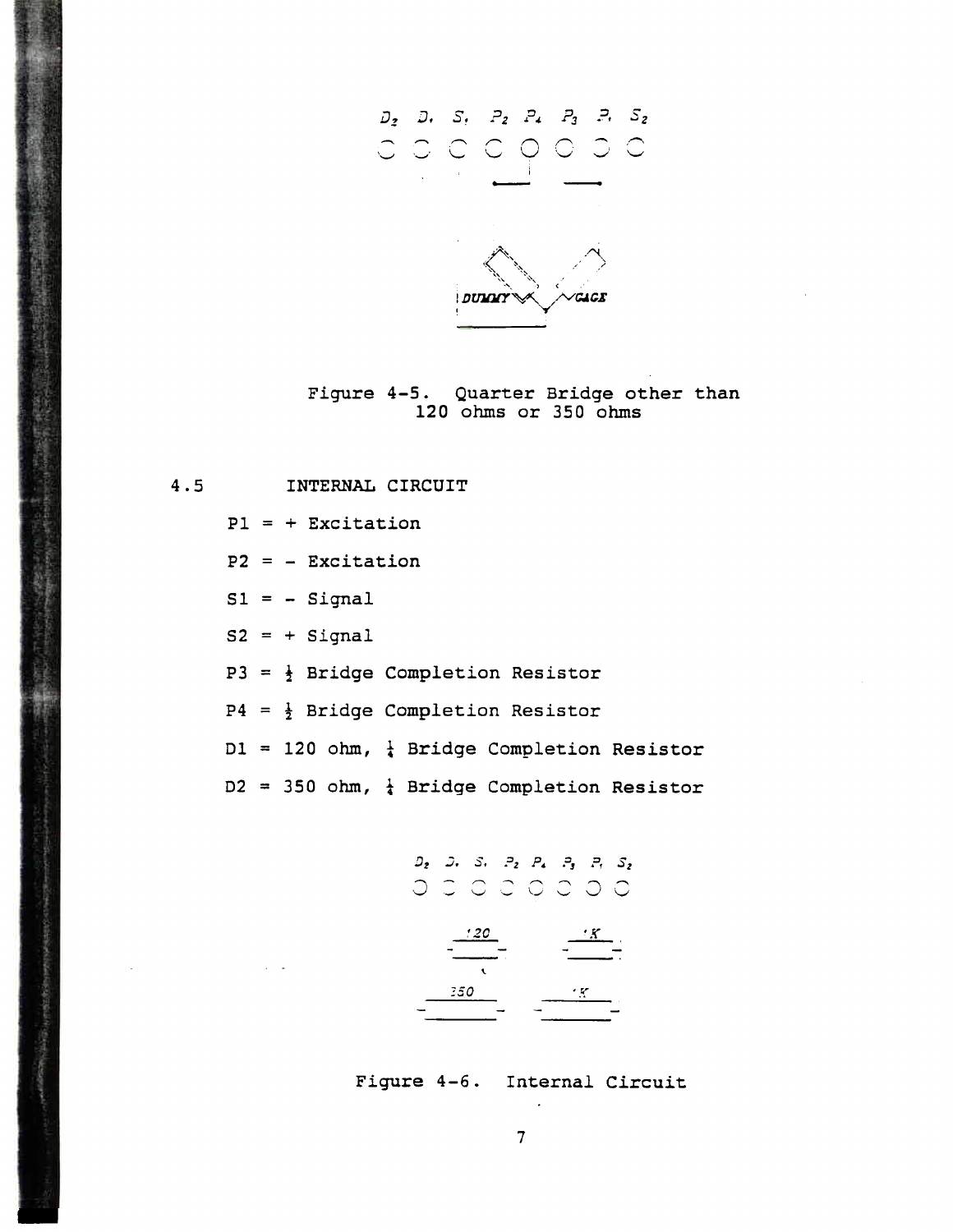### SECTION 5 OPERATIO

l-

**r**

**r**

**r**

**I**

**I**

**I**

I

**I**

**I**

I

**1.**

**1**

**1**

1

**1**

**.** 

I\_

### 5.1 INTRODUCTION TO OPERATION

- An output of approximately 2 volts full scale is available  $1.$ at the rear BNC Socket of the DMD-21, suitable for the connection of an oscilloscope or other high impedance recording or display device. The available dynamic response of this output extends beyond 20kHz. This output may al be used to supply a Recorder provided the recorder is fitted with a suitable amplifier containing a gain control enabling the signal to be set to a specific value of strain for a given trace width.
- For optimum accuracy, the indicator should be left on for  $2.$ approximately ten minutes before final adjustment of zero<br>is made. If tests are being conducted over a period of If tests are being conducted over a period of time, without being able to restore the original zero conditions of the specimen or structure, then the reading on the zero dials should be noted, so that the indicator may be set to the same zero condition when re-connecting. Record reading here: .
- The Gage Factor control should be set to the value  $3.$ appropriate to the gages in use. If gages are used whose gage factor is outside the provided range, then set the dial to 2.00 and correct the strain readings by simple arithmetic proportion.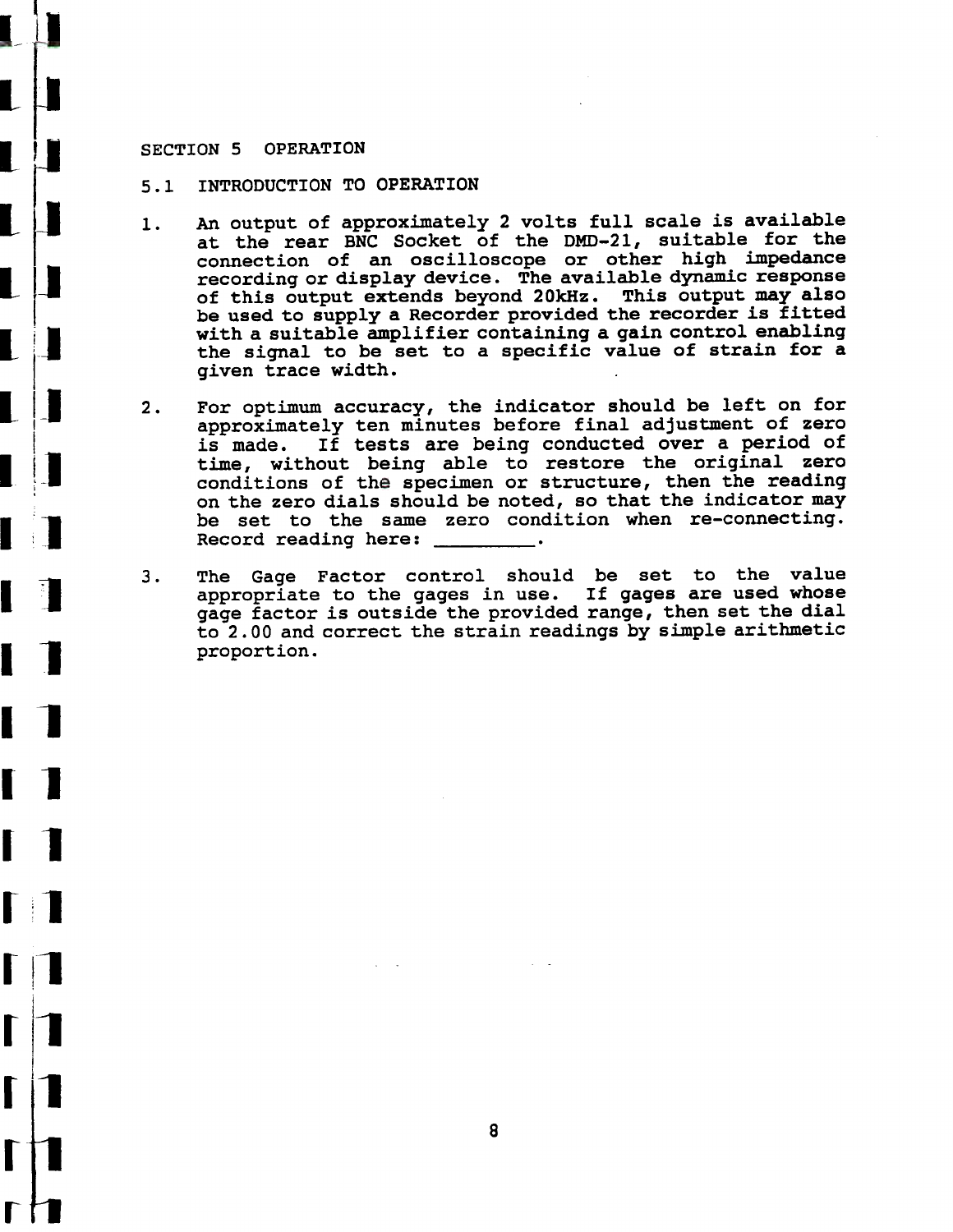**4 .** Hook up a load cell or pressure transducer to display in engineering units of your choice.

Set the gage factor on the DMD-21 per the following formula:

$$
GF = \frac{mV/V}{D X B}
$$

● 「この「この「この「この」ということ」ということになるということに、これをいうことになることになっている。

GF = Gage factor setting on the instrum

- $MV/V$  = Rated output of the Transducer/Sensitiv If the sensor does not state the rated output in the
	- excitation voltage to get the mV/V output mV/V format, divide the full scale mV output by th
- D = Desired display at full scale output. Note the display does not have a decimal point.<br>Bridge Selection Full Bridge = 1
- $B =$  Bridge Selection

4 Quarter Bridge = Half Bridge =  $\frac{1}{2}$ 

The following steps should be taken to properly scale the instrument with a sensor.

- bridge mode,  $B = \frac{1}{2}$ . a. Compute the GF setting. Assume a full bridge mode,  $B = 1$ . If GF is less than  $1.\overline{0}$ , then recompute GF assuming a half
- b. Wire up the sensor according to Figure 4-l regardless of bridge mode assumed in step 1. With the sensor in a no load condition zero the display using the various zero adjustments.

 $\mathbf{t}$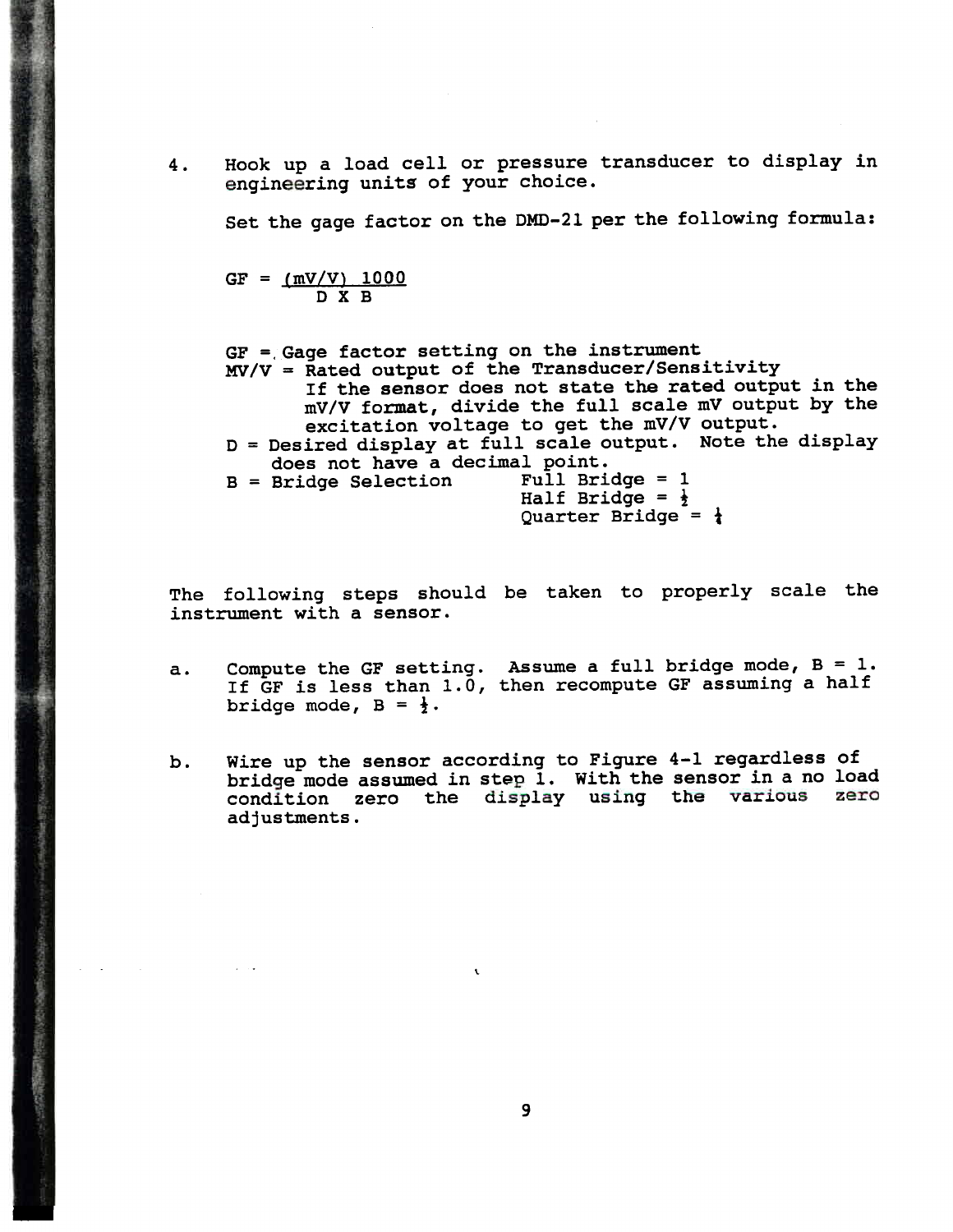- 2) on the front panel The bridge aero Anos (rigure of ry ...) we have seriously place using the black outer knob. If further readings are to be taken at a later date, record the setting of the be taken at a facer date, record the Friends. Record  $V_{\text{1}}$ luge barance  $V_{\text{2}}$  (front);  $V_{\text{2}}$  (rear).  $_{\text{ontrol}}$  (Figure 3-2, #4) at the rear of the instrument a the Bridge Zero knob (Figure 3-1, et from panse enseen segen 3-1, #3) until you see 0.00 o the digital display then set switch to the "READ" position and adjust for zero on the display by using the Coarse Zero Set front panel switch Figure 3-1, #4 to Amp Zero and adjus
- $\frac{1}{2}$  and  $\frac{1}{2}$  and  $\frac{1}{2}$  and  $\frac{1}{2}$  and  $\frac{1}{2}$  and  $\frac{1}{2}$  and  $\frac{1}{2}$  and  $\frac{1}{2}$  and  $\frac{1}{2}$  and  $\frac{1}{2}$  and  $\frac{1}{2}$  and  $\frac{1}{2}$  and  $\frac{1}{2}$  and  $\frac{1}{2}$  and  $\frac{1}{2}$  and  $\frac{1}{2}$  a  $\frac{1}{2}$  o to  $\pm$  2 volts which is equivalent to  $\pm$  20,00 of dynamic measurement, the *rear* panel may be connected to an amplifier or a Recorder. The output at this socket **6 .** For dynamic measurements, the signal available at the BNC
- monitor Strain Gage Transducers, 7. *To* use the DMD-21 to whose calibration is known in terms of millivolts per volt.
	- $int$  volts to 10 volts. **a .**

**rm**

 $\Box$ 

**rpi**

**.)I** I

**form** the mode to  $\frac{1}{2}$  bridge **b .**

 $\Delta\phi$  and  $\Delta\phi$  and  $\phi$ 

- at the gage factor dial (Figure 3-1, #7) to 2.00. *C .*
- **#3).** and adjust ZERO Screw (Figure 3-1, **#4)**  $hat$  front panel switch to amplifier ZERO (Figure 3-1, d.
- **#4) until #2** and Figure **3-2,**  (respectively Figure 3-1, **zero is shown on the Digital Volt** Meter . at front panel switch to READ (Figure 3-1, #4) and adjust rear panel and front panel zero knobs e.
- $H(8)$ . 2,000 microstrain on the display indicates a signal of 1.0 millivolt per volt. f. Apply load to Transducer and note reading on appiy foad co frans.<br>Hisplay (Figure 3-1,
- 8. Note that once the Amplifier Zero *Screw* has been adjusted in step 5, it will only need occasional re-adjusting.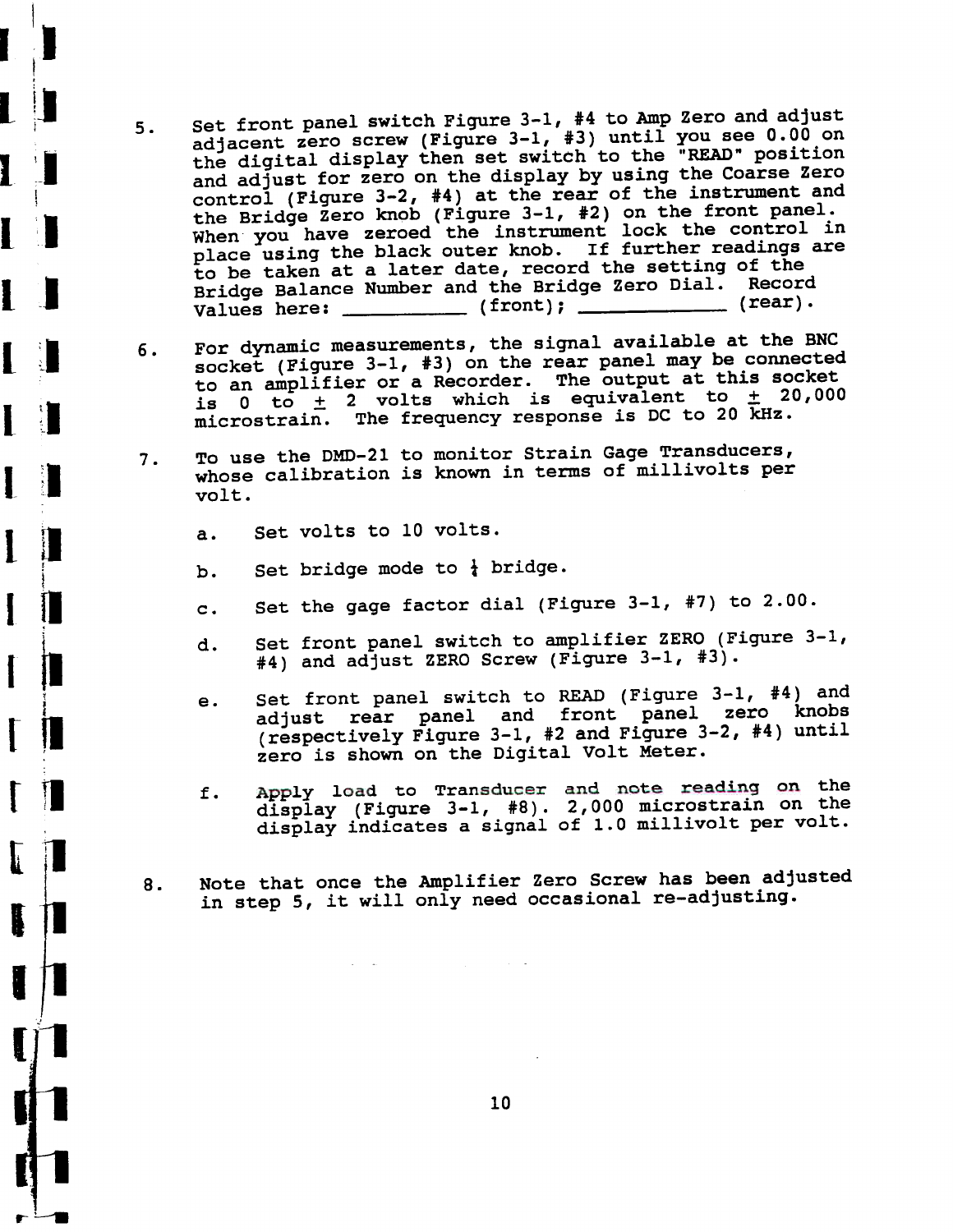### *5.2* PROCEDURE TO USE THE DMD-21

- 1. Connect Strain Gages in accordance with Section 4.
- Select the correct bridge mode (Figure 3-1, #5) on the fron panel. *2.*
- 3. Select bridge excitation voltage (Figure 3-1, #6) on the front panel.
- $\approx$  3-2, #4) accurately Refer to Step 5 in Section 5.1. 4. Set the bridge zero (Figures 3-1,
- the range of the instrument is  $\pm$  19999 microstrain and therefore no range switch is required. display (Figure 3-1, #8) on the front panel. Note t 5. Set the gage factor dial to the gage factor for the gages in use, apply strain and note reading on the liquid crystal

### SECTION 6 RECHARGEABLE BATTERIES REPLACEMENT

To replace batteries:

\*.

- 1. Turn off the DMD-21, and unplug.
- 2. Unscrew the 4 screws from the top cover and remove top cover.
- 3. Disconnect the 4 leads to the batteries.
- 4. Unscrew the 2 screws holding the battery clamp and remove clamp.
- 5. Remove old batteries and replace with fresh 8.4 Volt, 1.2 AH Ni-Cad rechargeable batteries.
- 6. Follow steps 1 through 4 in reverse order.

### SECTION 7 ACCESSORIES

adjustment. Refer to the operator's manual for the DMD-21SB for more details. range of the instrument to 10 inputs each with its own z The DMD-21 may be used in conjunction with the DMD-21SB 10-Channel Switch and Balance Unit. Use of the DMD-21SB extends the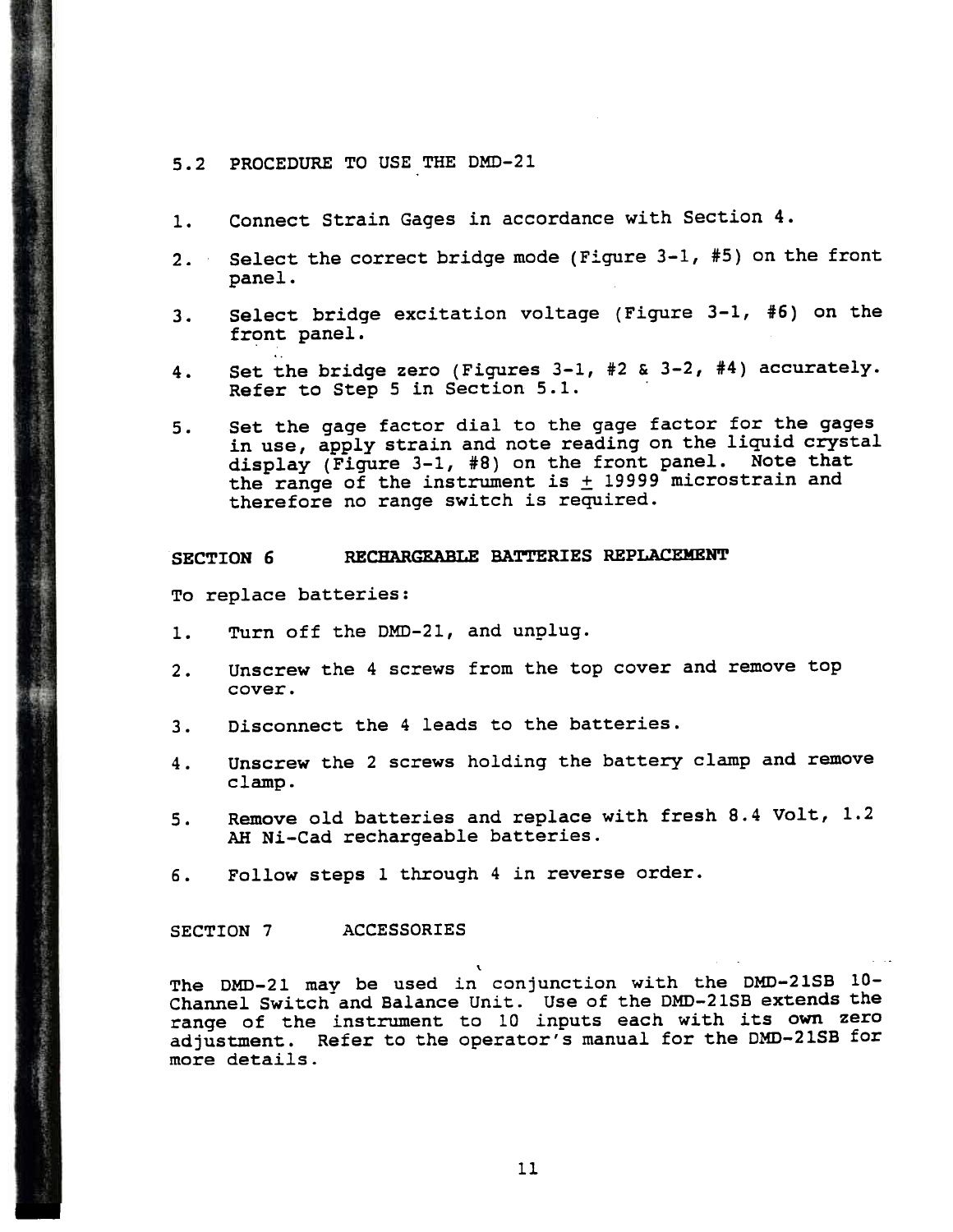SECTION 8 SPECIFICATIONS

 $\overline{L}$ 

 $\mathbf{l}$ 

L

 $\mathbf{l}$ 

 $\overline{\mathbf{l}}$ 

 $\mathbf{l}$ 

 $\mathbf{l}$ 

 $\mathbf{l}$ 

 $\mathbf I$ 

 $\mathbf I$ 

I

 $\blacksquare$ 

 $\mathbf I$ 

 $\blacksquare$ 

 $\Gamma$ 

ſ

ſ

ſ

TO

I

L

Ι

μ

I

L

L

I

μ

n

I

ļ1

Π

| CHANNELS:             | 1                                                                                                                                                                                                                                   |
|-----------------------|-------------------------------------------------------------------------------------------------------------------------------------------------------------------------------------------------------------------------------------|
| RANGE:                | + 19999 microstrain                                                                                                                                                                                                                 |
| LINEARITY:            | 0.02% full scale                                                                                                                                                                                                                    |
| GAGE RESISTANCE:      | $\frac{1}{4}$ bridge: 120 or 350 ohm<br>p bridge: at least 80 ohms<br>Full bridge: at least 120 ohms                                                                                                                                |
| GAGE FACTOR RANGE:    | 1.00 to 2.99 in 0.01 steps                                                                                                                                                                                                          |
| BRIDGE VOLTAGE:       | 2VDC, 5VDC or 10 VDC                                                                                                                                                                                                                |
| BRIDGE MODES:         | $\frac{1}{4}$ , $\frac{1}{2}$ or Full Bridge                                                                                                                                                                                        |
| BRIDGE ZERO:          | Coarse adjustment is in 9 overlapping<br>steps up to 10,000 microstrains, $\pm$ 2%<br>resistance imbalanced is covered. Fine<br>adjustment is by a locking 10 turn front<br>panel control with a range of 1 to 700<br>microstrains. |
| ZERO DRIFT:           | Less than 0.5 microstrain/°C                                                                                                                                                                                                        |
| GAIN DRIFT:           | Less than 0.005%/°C                                                                                                                                                                                                                 |
| INPUT IMPEDANCE:      | 1000 Megohms                                                                                                                                                                                                                        |
| GAGE CONNECTIONS:     | Screw terminals are at the rear and<br>provide for $\frac{1}{4}$ , $\frac{1}{2}$ or full bridge<br>connections                                                                                                                      |
| <b>ANALOG OUTPUT:</b> | $\pm$ 2VDC. Equivalent to $\pm$ 20,000<br>microstrain                                                                                                                                                                               |
| FREQUENCY RESPONSE:   | DC to 20k Hz                                                                                                                                                                                                                        |
| POWER:                | 115/230VAC, 50/60 Hz. Slide switch at<br>rear. Battery: two (2) 8.4V, 1.2 AH Ni-<br>Cad rechargeable batteries built-in.<br>Full charge of up to 40 hours use.                                                                      |
| WEIGHT:               | 11 pounds (5 kg)                                                                                                                                                                                                                    |
| DIMENSIONS:           | 11.81"L x 4.33"W x 17.72"D (300 x 110<br>$x$ 450 mm)                                                                                                                                                                                |